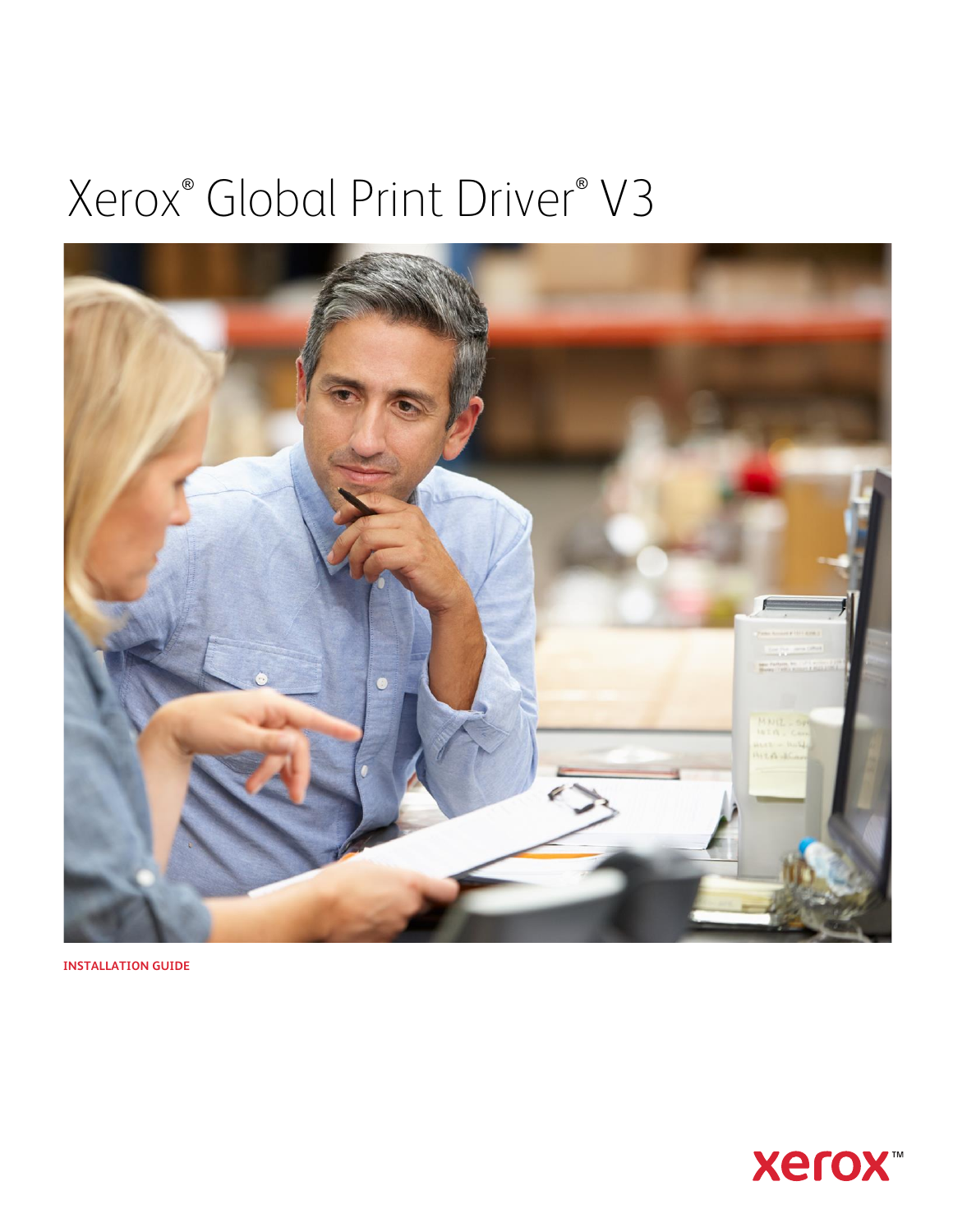© 2019 Xerox Corporation. All rights reserved. Xerox® and Global Print Driver® trademarks of Xerox Corporation in the United States and/or other countries. 7/19 PN03646 BR26927

While every care has been taken in the preparation of this material, no liability will be accepted by Xerox Corporation arising out of any inaccuracies or omissions.

Product names and services as mentioned in this publication are trademarks of their respective companies. They are used throughout this publication for the benefit of those companies and are not intended to convey endorsement or other affiliation with the publication. Companies, names and data used in examples herein are fictitious unless otherwise noted.

Changes are periodically made to this document. Changes, technical inaccuracies and typographical errors will be corrected in subsequent editions.

Other company trademarks are also acknowledged.

Document Version: 2.0 (July 2019)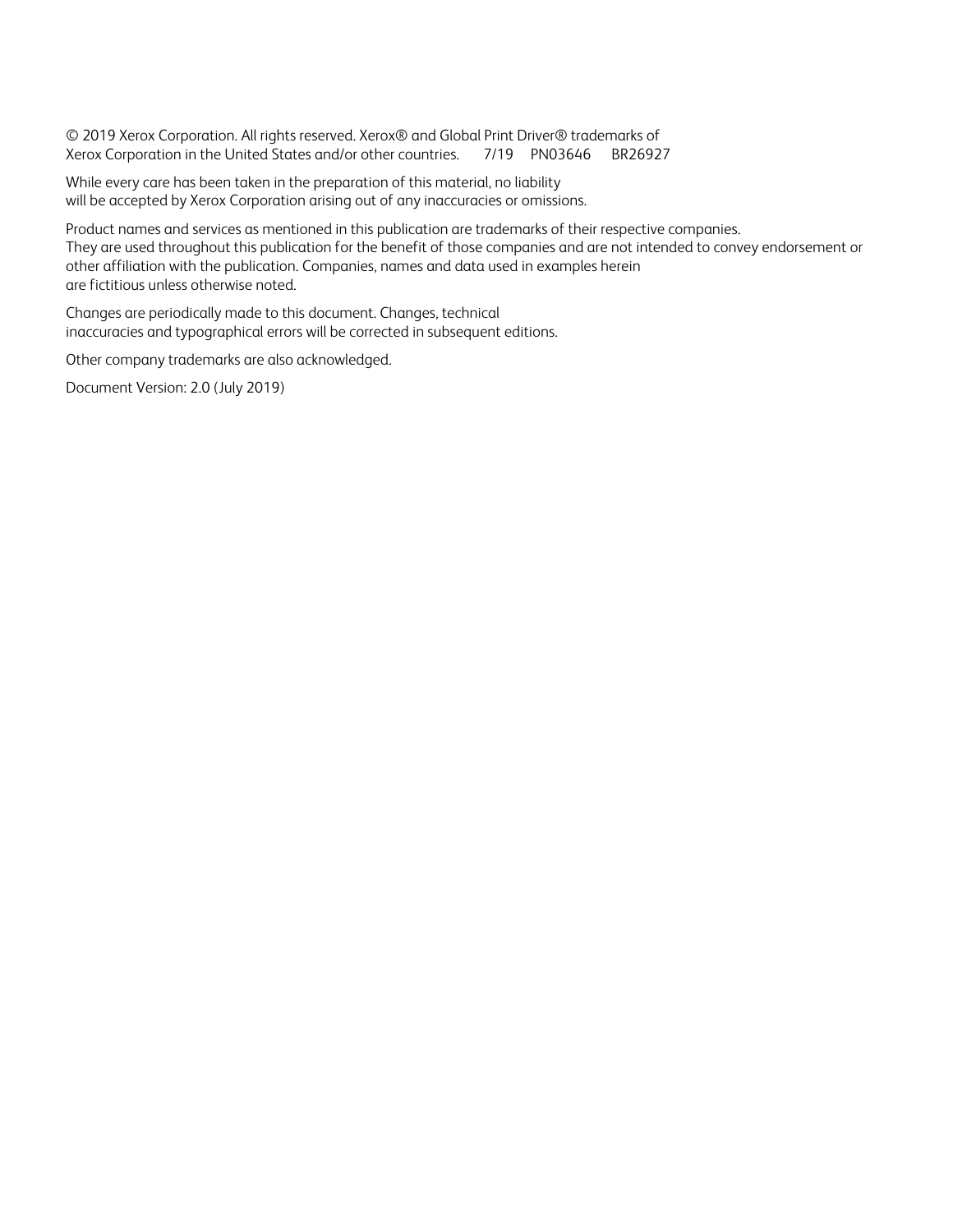## Contents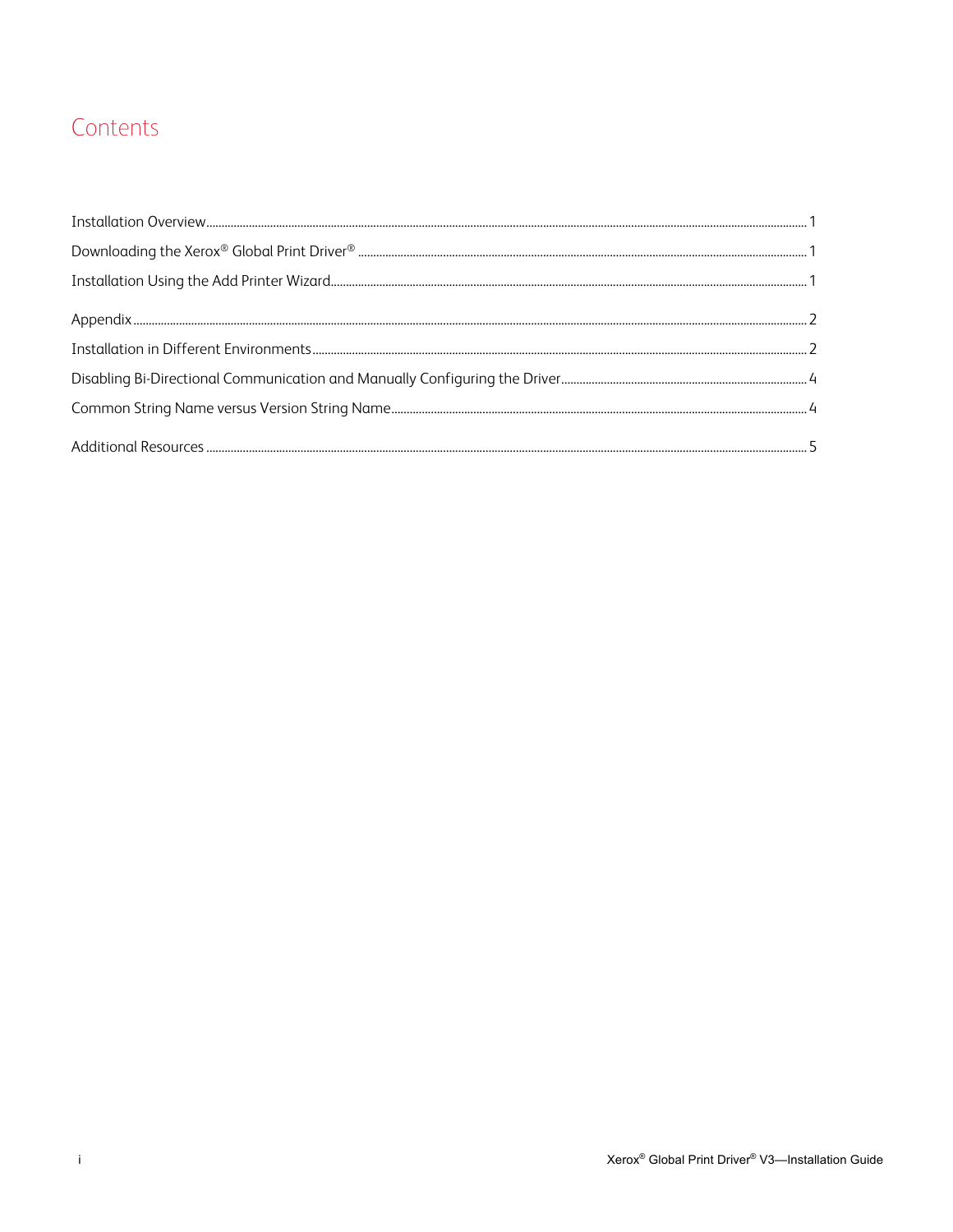## <span id="page-3-0"></span>Installation Overview

Install the Xerox® Global Print Driver® using the Add Printer Wizard provided by the operating system.

#### Downloading the Xerox® Global Print Driver®

- 1. Go to www.xerox.com/global.
- 2. Select Get Driver.
- 3. Select the print driver appropriate for your environment.
- 4. Select Accept for the End User Licensing Agreement.
- 5. Download and save to your computer.

#### Installation Using the Add Printer Wizard

- 1. Right-click the .zip file and select Extract All…
- 2. Enter an appropriate path to extract the driver files and select Extract.

Note: The directory can be local or a network share.

- 3. Open the Control Panel and select View devices and printers.
- 4. Select Add a printer.
- 5. Choose The printer that I want isn't listed.
- 6. Choose Add printer using a TCP/IP address or host name.
- 7. On the next screen, set device type to TCP/IP, enter the printer's host name or IP address and then uncheck Query the printer and automatically select the driver to use.
- 8. On the Install the print driver screen, select Have Disk…
- 9. Browse to the directory containing the Global Print Driver and select the .inf file.
- 10. Continue through the rest of the Add Printer Wizard to complete the installation.

For additional information on how to install the Xerox® Global Print Driver for a specific operating system, refer to the following Customer Tips:

- Installing and Uninstalling Windows® 7 Xerox® Print Drivers
	- ‒ **http://www.office.xerox.com/support/dctips/dc09cc0458.pdf**
- Install/Uninstall Xerox® Print Drivers & Apps Best Practices for Windows® 8, 8.1, and 10
	- ‒ **http://www.office.xerox.com/support/dctips/dc13cc0490.pdf**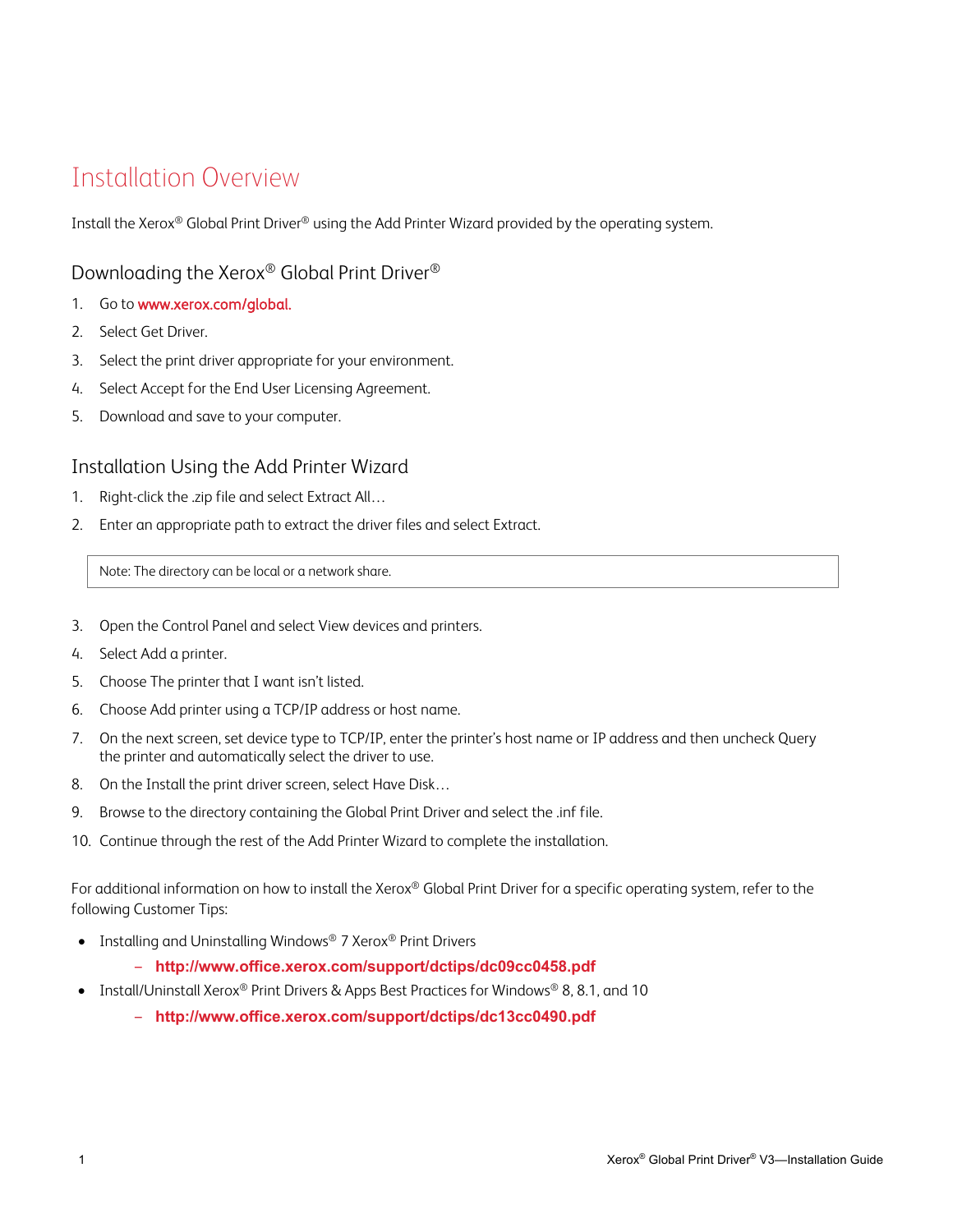# <span id="page-4-0"></span>Appendix

#### Installation in Different Environments

Installation Using Microsoft® Point and Print

This procedure assumes that a Xerox® printer on a network server has been installed with the appropriate Global Print Driver<sup>®</sup> prior to performing Point and Print. The printer must be shared for Point and Print to function.

The server driver is set by default to the server operating system language. The client driver is set by default to the client operating system language.

For more information on Point and Print, refer to the following documents:

- Install/Uninstall/Share Xerox® Print Drivers Best Practices for Windows Server® 2012 R2
	- ‒ **http://www.office.xerox.com/support/dctips/dc14cc0493.pdf**
- Print Management Step-by-Step Guide
	- ‒ **https://technet.microsoft.com/en-us/library/cc753109(v=ws.10).aspx**

Installation in Novell® NetWare® Environment

The Xerox® Global Print Driver is supported in Novell Open Enterprise Server.

The latest Novell iPrint client version must be installed on the clients connecting to the iPrint queues for the automatic configuration capabilities of the Global Print Driver to function correctly.

For details on configuring iPrint, see the white paper available at https://www.novell.com/documentation/oes2015/iprint\_lx/data/front.html.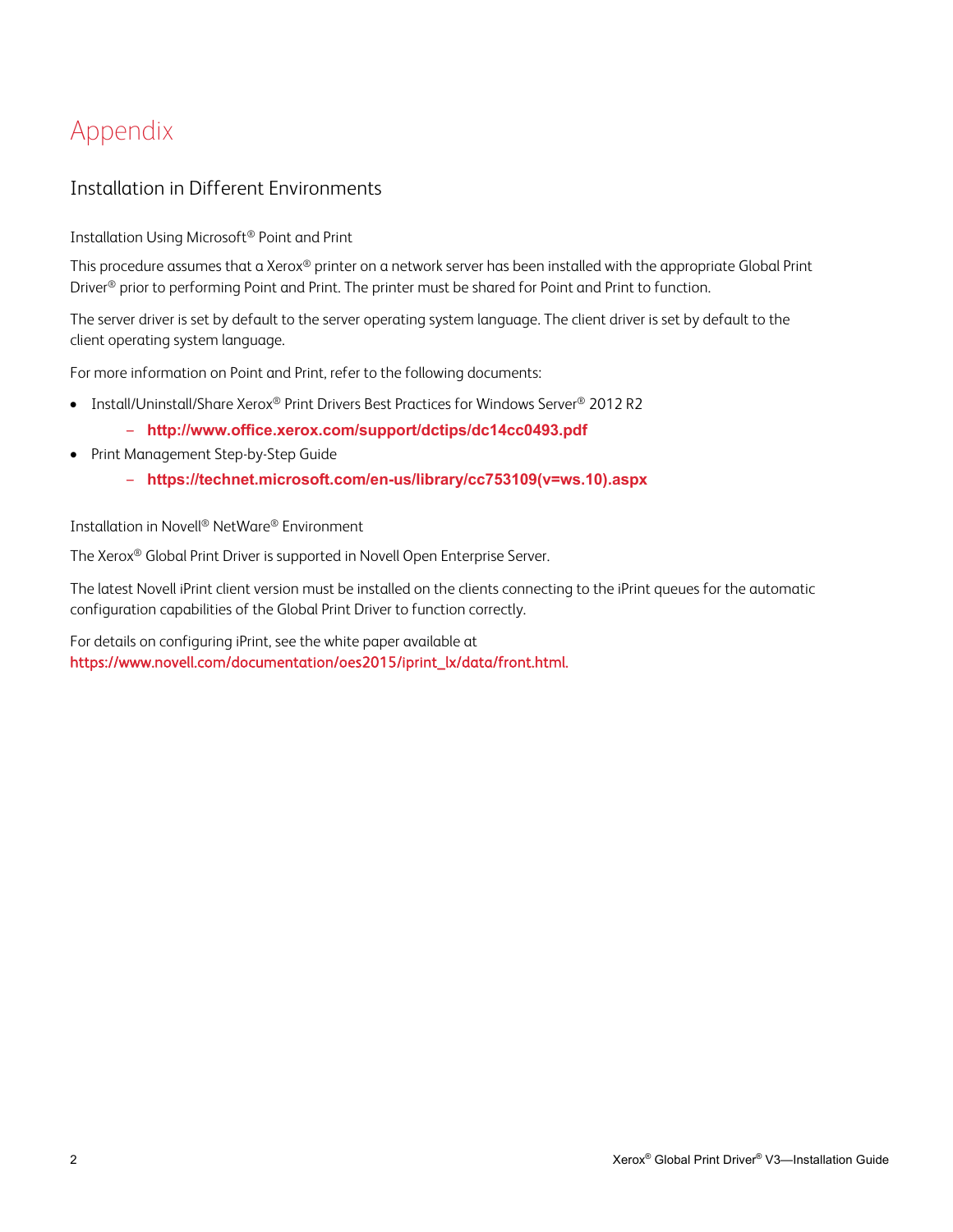#### Installation on a Citrix® Server

The Xerox® Global Print Driver® must be installed on a Citrix server, or on all members of a Citrix server farm, for the full driver functionality to work before clients that use local printers based on these drivers log in.

Note: The driver name (string) on the clients must match the driver name (string) on the Citrix server for the print driver to autocreate correctly during a Citrix session. If they do not match, the user will get a universal driver with limited features.

For more information, refer to the following documents:

- Citrix Product Documentation
	- ‒ **https://docs.citrix.com/en-us/xenapp-and-xendesktop/7-1/cds-print-intro.html**
- Helpful Hints for Printing in Citrix® Using Xerox® Print Drivers
	- ‒ **http://www.office.xerox.com/support/dctips/dc14cc0492.pdf**

#### Installation on a Cluster Server

Clustering is a technology that configures two or more servers (nodes) to behave as one. Each node has access to a storage medium (the cluster) that houses the supported application or data.

When a cluster houses a print server, only the print spooler folder resides on the cluster. When one node fails, printing continues using the drivers that are present on a surviving node. Should that node lack the appropriate drivers, consequences range from a lack of access to advanced driver features to a complete inability to print.

The Xerox® Global Print Driver must be installed on the quorum prior to being installed on the client. Use the Add Print Driver Wizard to install the print drivers in a cluster.

For details on configuring the printer in a cluster environment, see the Microsoft white paper, available online at http://technet.microsoft.com/en-us/library/dd197419(WS.10).aspx.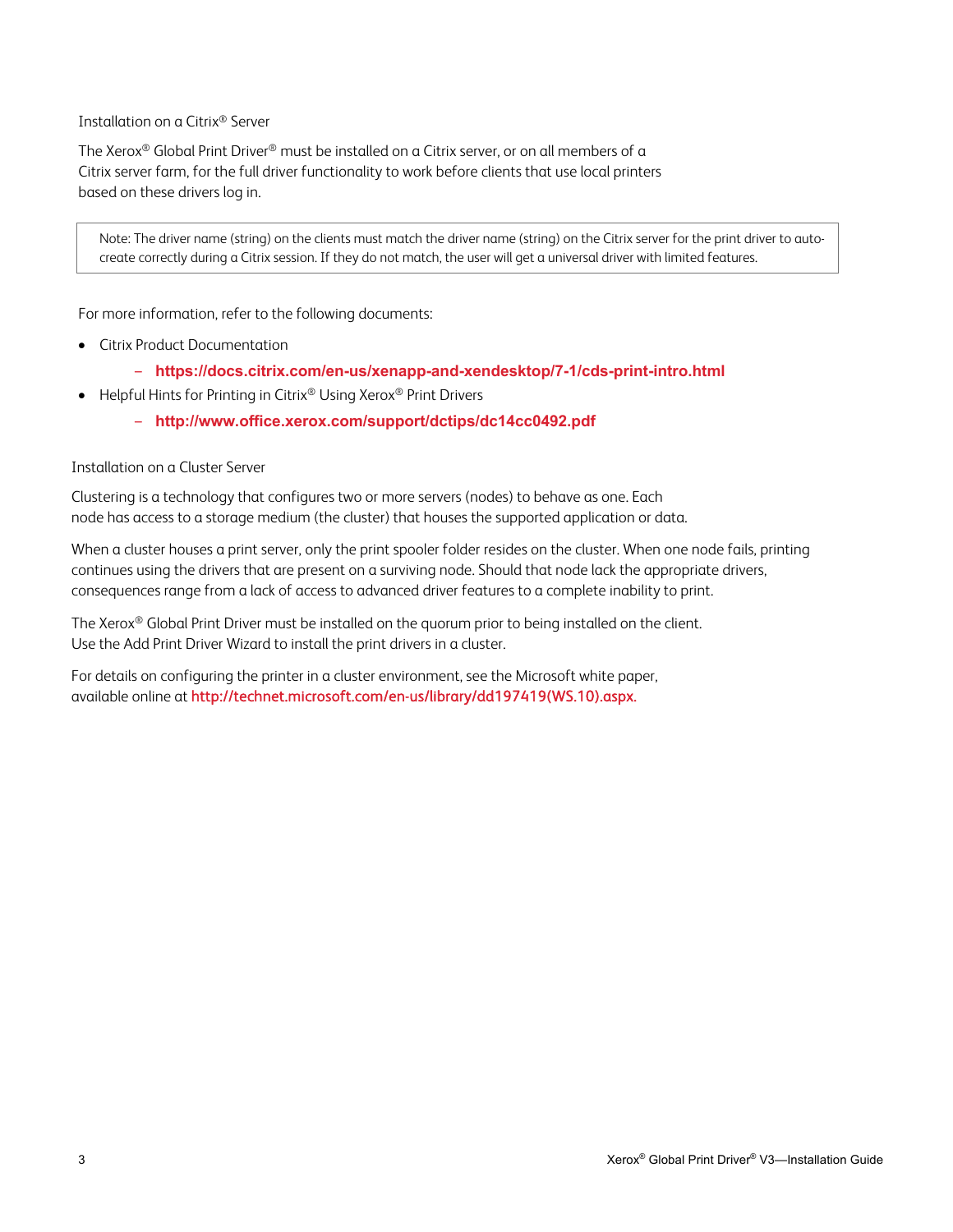### <span id="page-6-0"></span>Disabling Bi-Directional Communication and Manually Configuring the Driver

When bi-directional communication is enabled, some of the features transferred between the print driver and the device are:

- Device Settings
- Job Monitoring
- Job History
- Device Status
- Device Configuration
- **Permissions**

If you would like to cut down on the communication sent between the print driver and the device, the admin can disable bi-directional communication:

- 1. Using the desired operating system, locate the list of printers.
- 2. Right-click on the current printer and select Printer Properties.
- 3. Select the Configuration tab.
- 4. Under Bi-Directional Communication, select Connection.
- 5. Select Off in the pull-down menu.
- 6. Select OK.
- 7. Right-click on the current printer again and select Properties.
- 8. Select the Administration tab.
- 9. Select the printer in the Configuration pull-down menu.
- 10. Select OK.

## Common String Name versus Version String Name

The Xerox® Global Print Driver® presents two driver names during the Add Print Wizard installation. One of the names can be referred to as the "common string name" and the other can be referred to as the "version string name".

The "Xerox Global Print Driver PS" is the common string name and is the same with every new release of the Global Print Driver.

The "Xerox GPD PS V4.1.585.13.0" is the version string name and changes with every new release of the Global Print Driver. These two names of the Global Print Driver release are the exact same driver and contain the exact same driver files.

The Windows® OS deals with repeated installations of the common string name versus the version string name differently.

If the common string name is used to update existing print queues, then print driver/registry corruption may occur.

If the version string name is used to update existing print queues, then the operating system will create a new registry hive. This is the recommended method for updating the Xerox® Global Print Driver®; however there is more administrative work involving print queue maintenance.